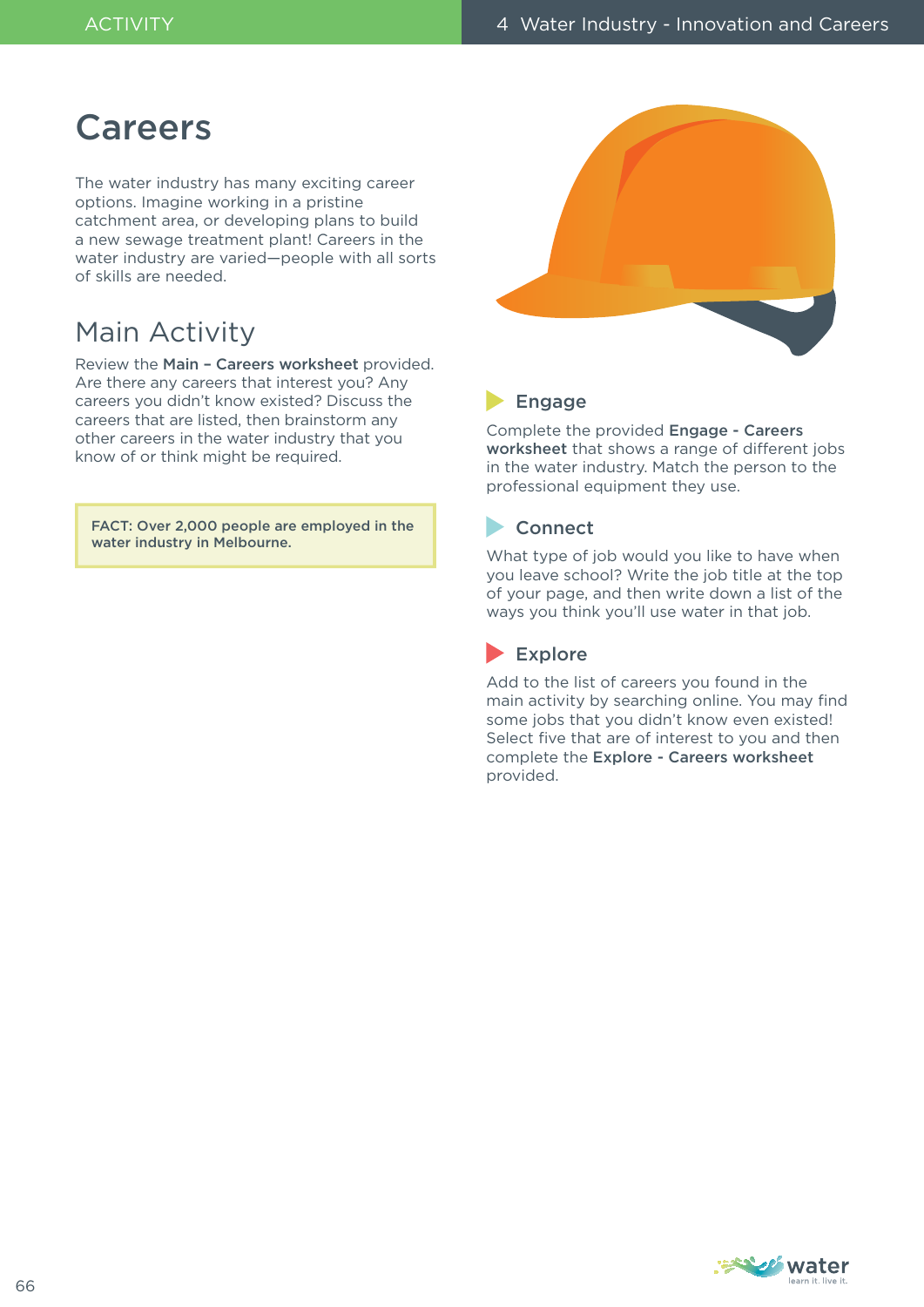## Main – Careers

There are many different jobs within the water industry. We've asked just a few people to tell you a few things about their jobs.

| Name: Annthea<br>Job Title: Graphic Designer<br>Three words that describe your job:<br>creative, interactive, fun<br>Equipment you use: computers,<br>pens/pencils, camera<br>Favourite part: coming up with<br>inspiring ideas | Biggest challenge: appealing to<br>everyone<br>Water interaction: communicating<br>and educating about water and the<br>water industry to the community<br>Something people might not<br>know about your job: ideas can<br>sometimes take a minute or<br>sometimes a week! |
|---------------------------------------------------------------------------------------------------------------------------------------------------------------------------------------------------------------------------------|----------------------------------------------------------------------------------------------------------------------------------------------------------------------------------------------------------------------------------------------------------------------------|
| Name: Kate<br>Job Title: Manager Stormwater<br>Projects, Project Delivery                                                                                                                                                       | Biggest challenge: creating a<br>solution to a problem that everyone<br>is happy with                                                                                                                                                                                      |
| Three words that describe your<br>job: engineer, design, build                                                                                                                                                                  | Water interaction: creating ways<br>to capture and use stormwater to<br>water sporting ovals                                                                                                                                                                               |
| Equipment you use: Laptop, mobile<br>phone, car, hard hat, steel cap<br>boots                                                                                                                                                   | Something people might not know<br>about your job: that we work on<br>a project long before you start                                                                                                                                                                      |
| Favourite part: working with a team<br>of great people and seeing ideas<br>become reality                                                                                                                                       | to see construction taking place<br>(sometimes years!)                                                                                                                                                                                                                     |
| Name: Lesley                                                                                                                                                                                                                    | Biggest challenge: helping people                                                                                                                                                                                                                                          |
| Job Title: Environment Coordinator                                                                                                                                                                                              | understand how important it is to<br>protect the environment                                                                                                                                                                                                               |
| Three words that describe your job:<br>diverse, stimulating, rewarding                                                                                                                                                          | Water interaction: adapting to<br>climate change to deal with a                                                                                                                                                                                                            |
| Equipment you use: telephone,<br>computer, and my brain-this piece                                                                                                                                                              | future of extreme weather events                                                                                                                                                                                                                                           |
| of equipment is in constant use!                                                                                                                                                                                                | Something people might not know<br>about your job: that we consider                                                                                                                                                                                                        |
| Favourite part: helping to protect<br>and improve the local environment                                                                                                                                                         | the environment in all parts of the<br>water industry and how we can all<br>have a positive impact                                                                                                                                                                         |
|                                                                                                                                                                                                                                 |                                                                                                                                                                                                                                                                            |



#### Name: James

Job Title: Engineer, Project Delivery

Three words that describe your job: communication, problem solving

Equipment you use: phones, computers, tablets, fluoro vest

Favourite part: making decisions on site to help works keep going

Biggest challenge: keeping track of the details of lots of different jobs

Water interaction: replacing water mains, building new water mains and replacing sewerage pipes

Something people might not know about your job: sometimes when we lay a new pipe, we don't even need to dig a trench!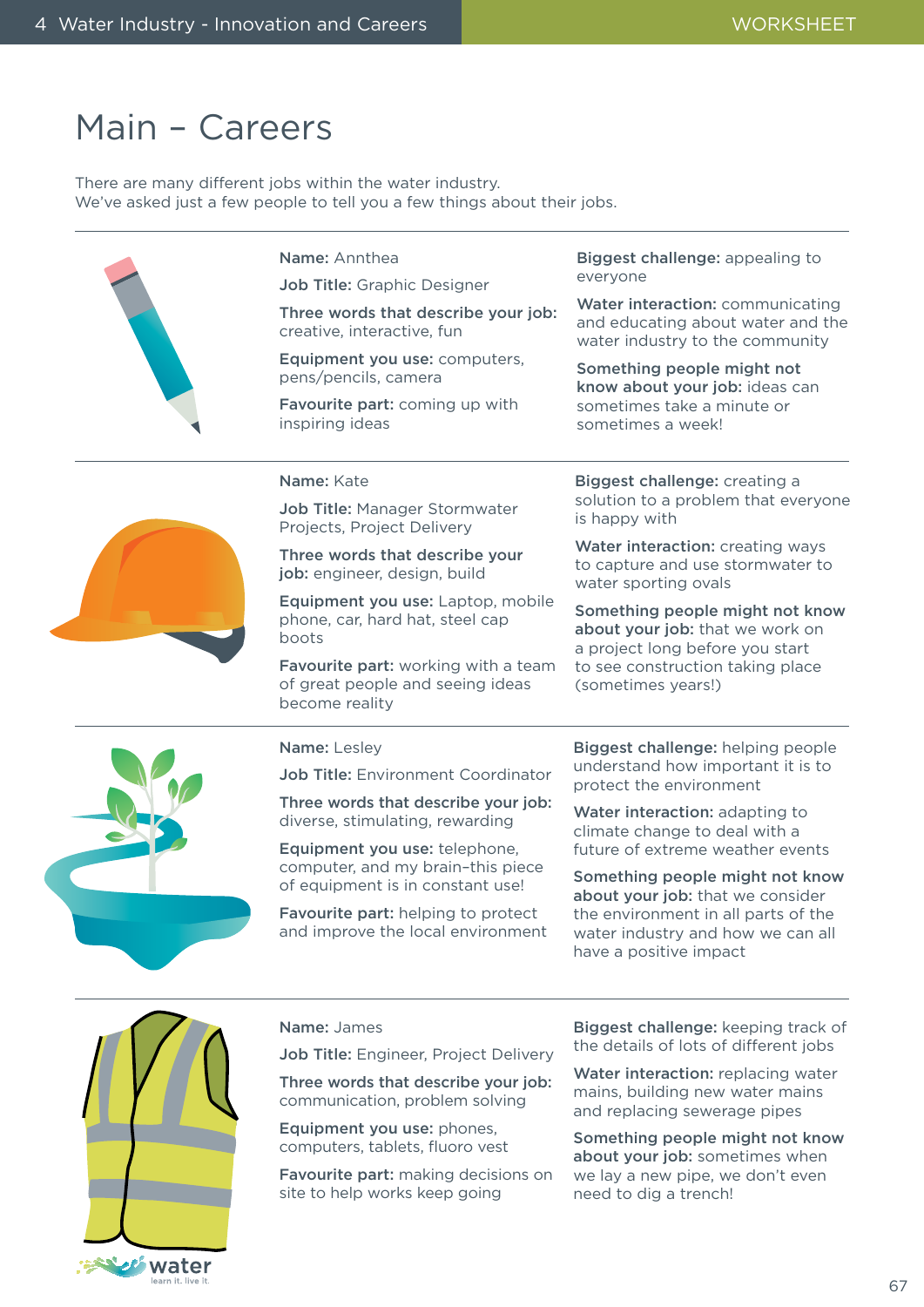| Name: Emilia<br>Job Title: Organisational<br>Development                                              | Biggest challenge: being flexible<br>enough to switch between<br>individual tasks and those for the<br>whole organisation                                                                                                     |
|-------------------------------------------------------------------------------------------------------|-------------------------------------------------------------------------------------------------------------------------------------------------------------------------------------------------------------------------------|
| Three words that describe your job:<br>help, growth, progress                                         | Water interaction: I don't directly<br>interact with water, but I work with                                                                                                                                                   |
| Equipment you use: laptop,<br>whiteboard, data projector, flip<br>charts and lots of coloured markers | people in the business who do. Of<br>course, I shower every morning<br>and have a drink bottle with me                                                                                                                        |
| Favourite part: meeting and                                                                           | everywhere I go!                                                                                                                                                                                                              |
| working with lots of different<br>people and helping them reach<br>their potential                    | Something people might not<br>know about your job: I help the<br>organisation succeed by helping<br>develop skills in staff today and for<br>the future                                                                       |
| Name: Georges                                                                                         | Biggest challenge: explaining that                                                                                                                                                                                            |
| Job Title: Manager Water Quality                                                                      | Melbourne's water is perfectly safe<br>to drink                                                                                                                                                                               |
| Three words that describe your job:<br>water, quality, scientist                                      | Water interaction: sampling<br>water to make sure it is safe for                                                                                                                                                              |
| Equipment you use: brains, books,                                                                     | Melburnians to use                                                                                                                                                                                                            |
| computer                                                                                              | A construction of the construction of the construction of the construction of the construction of the construction of the construction of the construction of the construction of the construction of the construction of the |

and explaining water quality issues Something people might not know about your job: that water isn't a boring liquid; looking at it involves chemistry, biology and microbiology



#### Name: Ash

Job Title: Mechanical Engineer for Sewage Treatment Plants

Favourite part: solving problems

Three words that describe your job: interesting, challenging, satisfying

Equipment you use: laptop, specialised software

Favourite part: finding solutions to repair equipment and ensuring it operates properly

Biggest challenge: prioritising works and ideas

Water interaction: sewage treatment

Something people might not know about your job: I get to travel to our sites, which offer some of the most beautiful scenery in Victoria



#### Name: Francis

Job Title: Manager, Research & Innovation

Three words that describe your job: Intellectually stimulating, rewarding

Equipment you use: internet, books, reports

Favourite part: the challenge of the unknown

Biggest challenge: translating concepts into reality

Water interaction: international water companies

Something people might not know about your job: As the challenges change, the nature of the job changes too

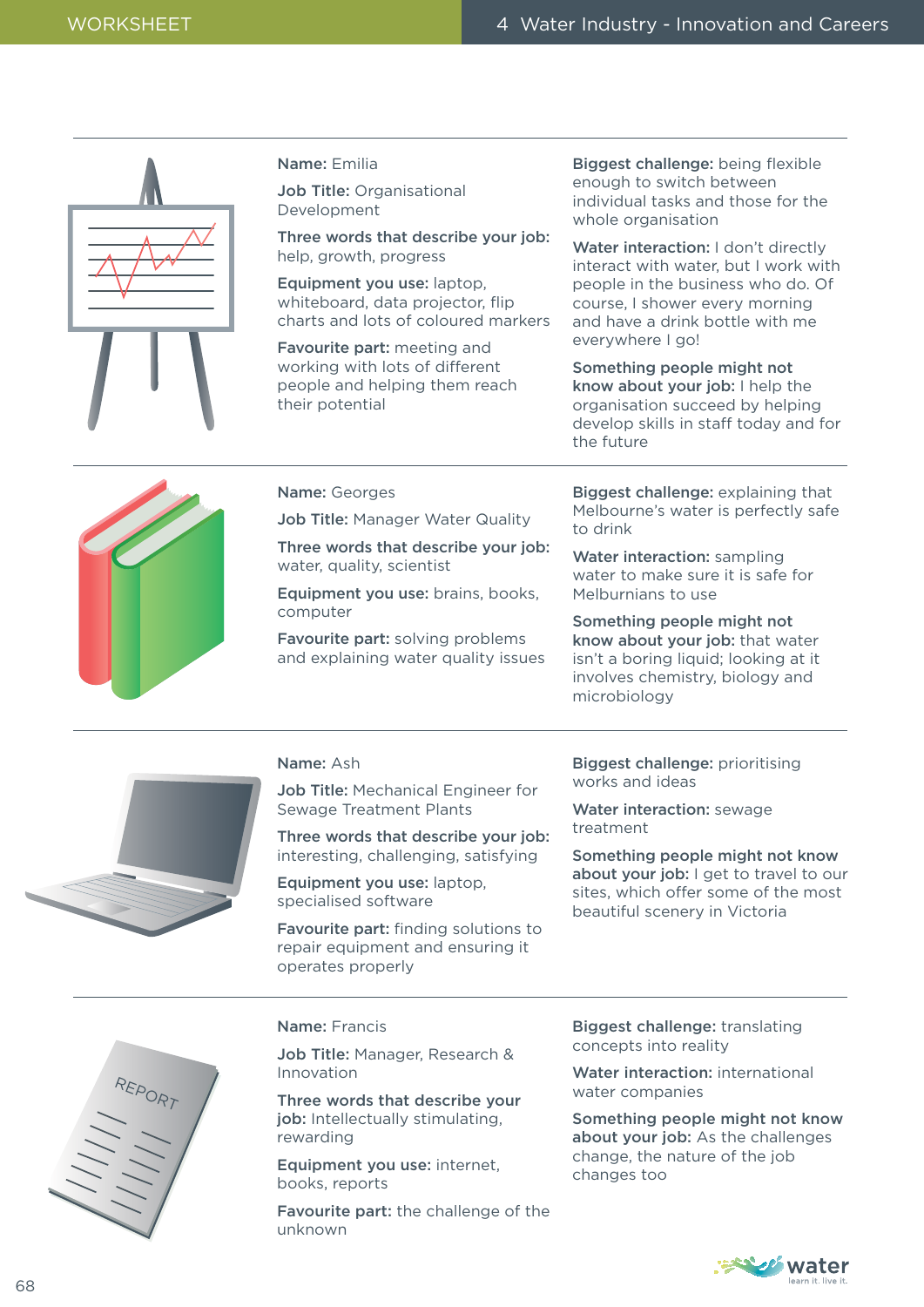|     | <b>Name: Andrew</b>                                                               | Favourite part: Introducing new<br>ideas to the business                                                                                                                                                                              |
|-----|-----------------------------------------------------------------------------------|---------------------------------------------------------------------------------------------------------------------------------------------------------------------------------------------------------------------------------------|
|     | Job Title: Manager Innovation and<br>Growth                                       | <b>Biggest Challenge: ambiguity</b>                                                                                                                                                                                                   |
|     | Three words that describe your<br>job: Challenging but rewarding                  | Water interaction: new ways to<br>save water                                                                                                                                                                                          |
|     | Equipment you use: PC and brain<br>power                                          | Something people might not know<br>about your job: converting sewage<br>into power is possible!                                                                                                                                       |
|     | Name: Peter                                                                       | Biggest challenge: managing big                                                                                                                                                                                                       |
|     | <b>Job Title: Demand Forecasting</b><br>Manager                                   | research projects<br>Water interaction: forecasting                                                                                                                                                                                   |
|     | Three words that describe your<br>job: numbers, trends, research                  | Melbourne's water usage into the<br>future                                                                                                                                                                                            |
|     | Equipment you use: databases,<br>data loggers, Excel                              | Something people might not know<br>about your job: One of the things<br>we need to forecast is how much                                                                                                                               |
|     | Favourite part: understanding why/<br>how water use has changed                   | nitrogen will need to be treated in<br>the future in Melbourne's sewage<br>treatment plants                                                                                                                                           |
|     | Name: Nicole                                                                      | Biggest challenge: Interpreting and                                                                                                                                                                                                   |
| 123 | <b>Job Title: Taxation and</b><br><b>Remuneration Accountant</b>                  | applying changes in legislation<br>Water interaction: I need to                                                                                                                                                                       |
|     | Three words that describe your<br>job: Variety, legislation-based,<br>interactive | understand the water and<br>sewerage transactions undertaken<br>to determine associated Tax and<br><b>GST</b> treatments                                                                                                              |
|     | Equipment you use: Computer                                                       | Something people might not know                                                                                                                                                                                                       |
|     | Favourite part: The great culture<br>and fantastic people that I work<br>with     | about your job: I get to work with<br>lots of other people in the business,<br>which makes my job a lot more fun                                                                                                                      |
|     | Name: Emma                                                                        | Biggest challenge: Getting your                                                                                                                                                                                                       |
|     | <b>Job Title: Media Officer</b>                                                   | stories run in the media - and<br>keeping the negative stories out                                                                                                                                                                    |
|     | Three words that describe                                                         | $\mathbf{v}$ and $\mathbf{v}$ are a set of the set of the set of the set of the set of the set of the set of the set of the set of the set of the set of the set of the set of the set of the set of the set of the set of the set of |

your job: Fast-paced, creative,

Equipment you use: Computer, camera, video recorder, Australian

Favourite part: Media launches,

challenging

Media Guide!

meeting celebs!

Water interaction: I inform the public of water related news through the media

Something people might not know about your job: Every week I trawl through hundreds of press and broadcast media clips about water– you have to keep your finger on the pulse!

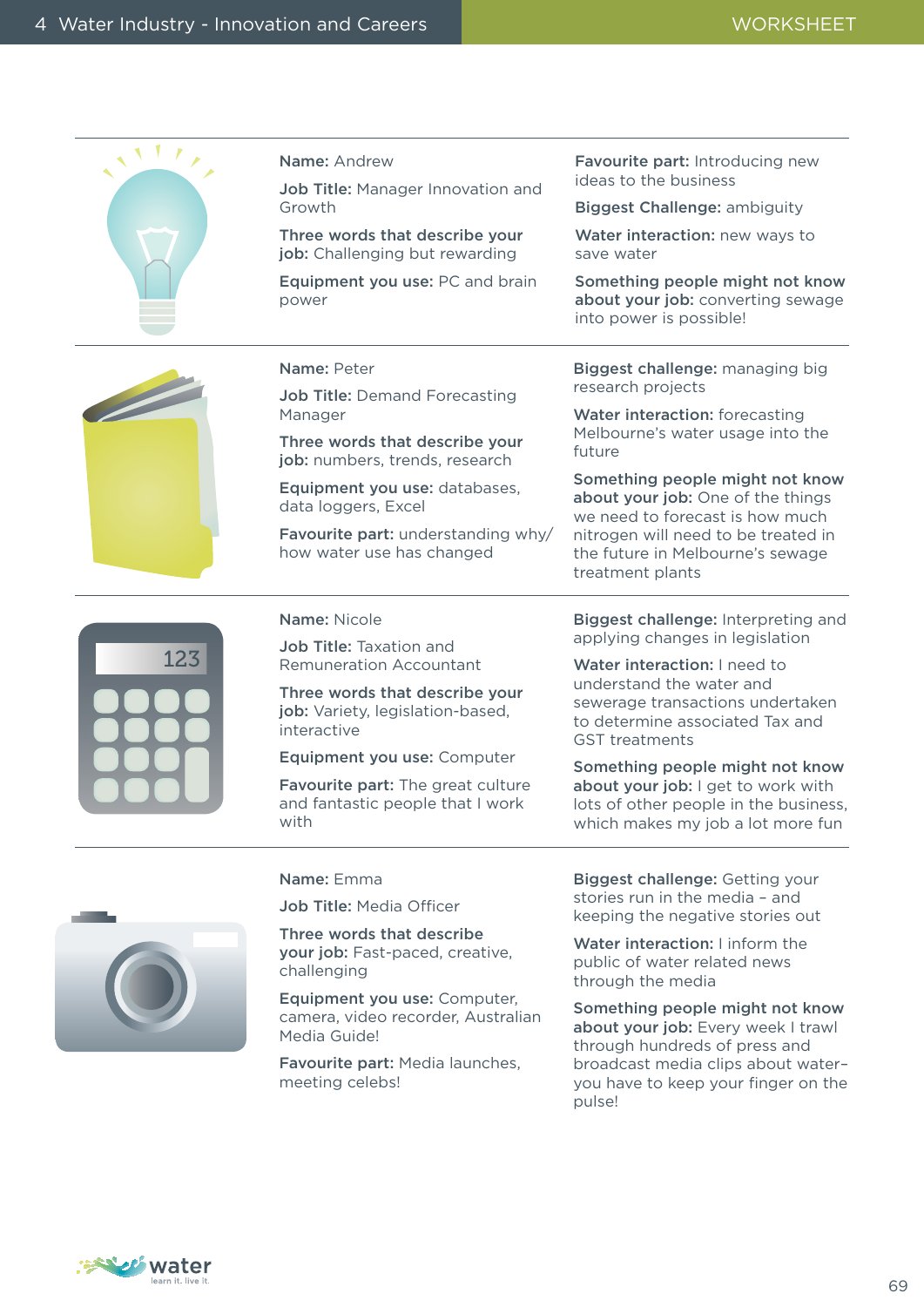# Engage – Careers

Match the water industry profession to the equipment they use by drawing a line from the name of the profession to the items. Remember, lots of professions may use the same sorts of equipment, so you can draw more than one line to each item.